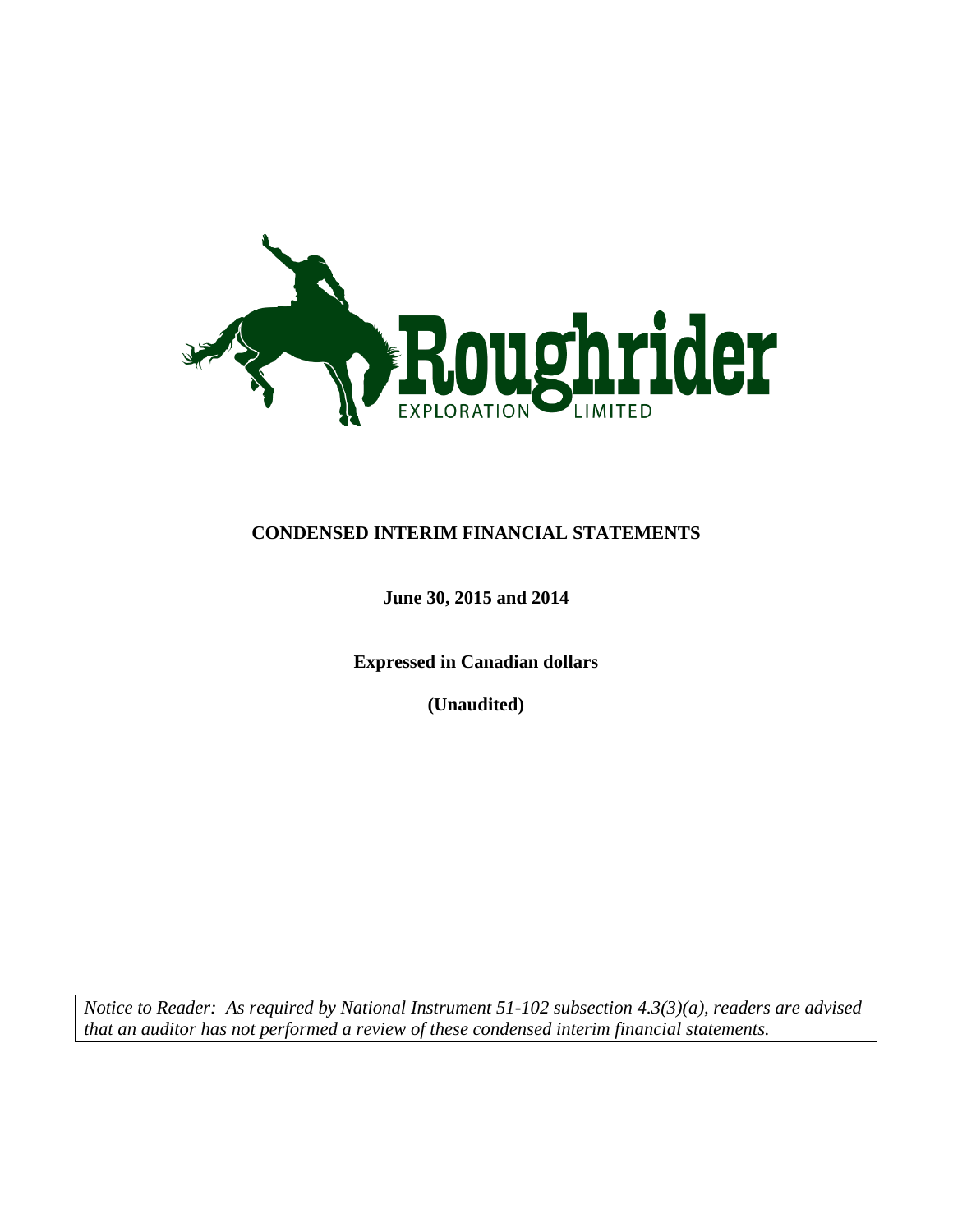### **CONDENSED INTERIM STATEMENTS OF FINANCIAL POSITION**

*Expressed in Canadian Dollars Unaudited – Prepared by Management*

|                                                   | As at<br><b>June 30,</b><br>2015 |              | As at<br>December 31,<br>2014 |
|---------------------------------------------------|----------------------------------|--------------|-------------------------------|
| <b>ASSETS</b>                                     |                                  |              |                               |
| <b>Current assets</b>                             |                                  |              |                               |
| Cash<br>Receivables                               | \$<br>863,906<br>50,226          | \$           | 1,300,201<br>80,481           |
| Prepaid expenses                                  | 13,037                           |              | 10,464                        |
|                                                   | 911,220                          |              | 1,391,146                     |
| <b>Non-current assets</b>                         |                                  |              |                               |
| Exploration property acquisition costs (Note 4.a) | 620,382                          |              | 620,382                       |
| Security deposit                                  |                                  |              | 2,000                         |
|                                                   | \$<br>1,547,551                  | $\mathbb{S}$ | 2,013,528                     |
| <b>LIABILITIES AND SHAREHOLDERS' EQUITY</b>       |                                  |              |                               |
| <b>Current liabilities</b>                        |                                  |              |                               |
| Accounts payable and accrued liabilities (Note 7) | \$<br>31,080                     | \$           | 95,908                        |
| Loans (Note 8)                                    | 21,460<br>52,540                 |              | 22,460<br>118,368             |
| <b>Non-current liabilities</b>                    |                                  |              |                               |
| Flow-through premium (Note 5)                     | 9,244                            |              | 33,360                        |
|                                                   | 61,784                           |              | 151,728                       |
| <b>Shareholders' equity</b>                       |                                  |              |                               |
| Capital stock (Note 6)                            | 3,496,652                        |              | 3,496,652                     |
| Other equity reserves                             | 451,212                          |              | 451,212                       |
| Deficit                                           | (2,462,097)                      |              | (2,086,064)                   |
|                                                   | 1,485,767                        |              | 1,861,800                     |
|                                                   | \$<br>1,547,551                  | S.           | 2,013,528                     |

**Nature and continuance of operations (Note 1) Subsequent event (Note 6) Related party transactions (Note [7\)](#page-11-0)**

**On behalf of the Board of Directors on August 24, 2015**

*Signed "Scott Gibson" Signed "Alex Heath"*

**Director Director**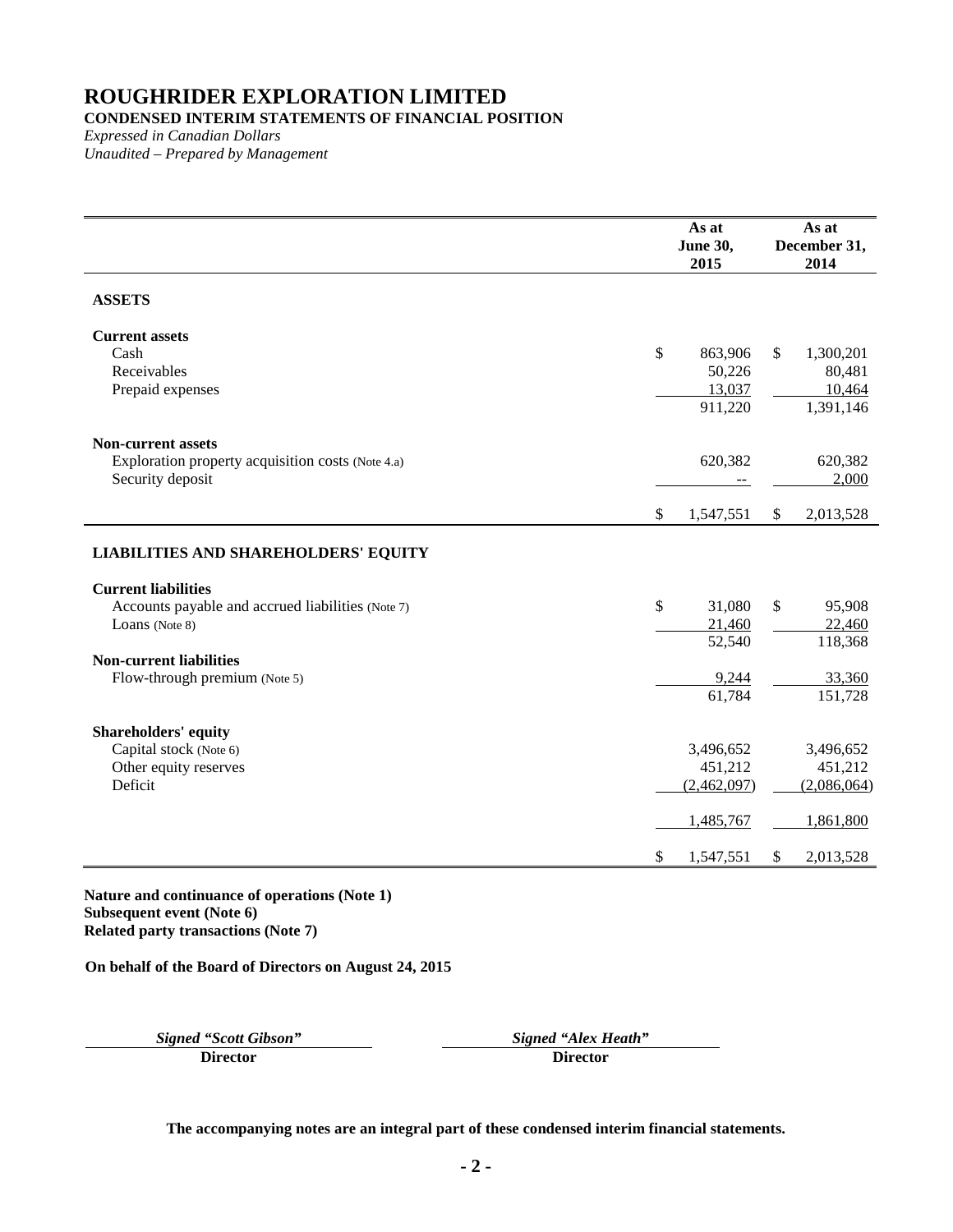### **ROUGHRIDER EXPLORATION LIMITED CONDENSED INTERIM STATEMENTS OF LOSS AND COMPREHENSIVE LOSS**

*Expressed in Canadian Dollars Unaudited – Prepared by Management*

|                                                      | For the<br>three months ended |                          |                     | For the<br>six months ended |
|------------------------------------------------------|-------------------------------|--------------------------|---------------------|-----------------------------|
|                                                      | June $30$ ,<br>2015           | June $30$ ,<br>2014      | June $30$ ,<br>2015 | June 30,<br>2014            |
| <b>EXPENSES</b>                                      |                               |                          |                     |                             |
| Exploration expenses (Note 4.b)                      | 69,401                        | $\overline{\phantom{a}}$ | 222,063             |                             |
| Filing fees                                          | 2,135                         | 12,451                   | 2,135               | 16,181                      |
| Interest expense                                     | 12                            |                          | 100                 |                             |
| Marketing                                            | 13,542                        | $\qquad \qquad -$        | 29,822              |                             |
| Office expenses                                      | 7,763                         | 1,996                    | 19,047              | 3,908                       |
| Professional fees                                    | 7,150                         | $-$                      | 9,444               |                             |
| Salaries and personnel costs                         | 61,368                        | $- -$                    | 120,825             |                             |
| <b>OTHER INCOME</b>                                  |                               |                          |                     |                             |
| Recovery of income taxes (Note 5)                    | (7,155)                       | $\overline{\phantom{m}}$ | (24, 116)           |                             |
| Interest income                                      | (789)                         |                          | (3,287)             |                             |
| Loss and comprehensive loss for the period           | 153,427                       | 14,447                   | 376,033             | 20,089                      |
| Basic and diluted loss per common share              | \$<br>(0.01)                  | $\mathbb{S}$<br>(0.01)   | \$<br>(0.02)        | \$<br>(0.01)                |
| Weighted average number of common shares outstanding | 21,606,282                    | 1,960,000                | 21,606,282          | 1,960,000                   |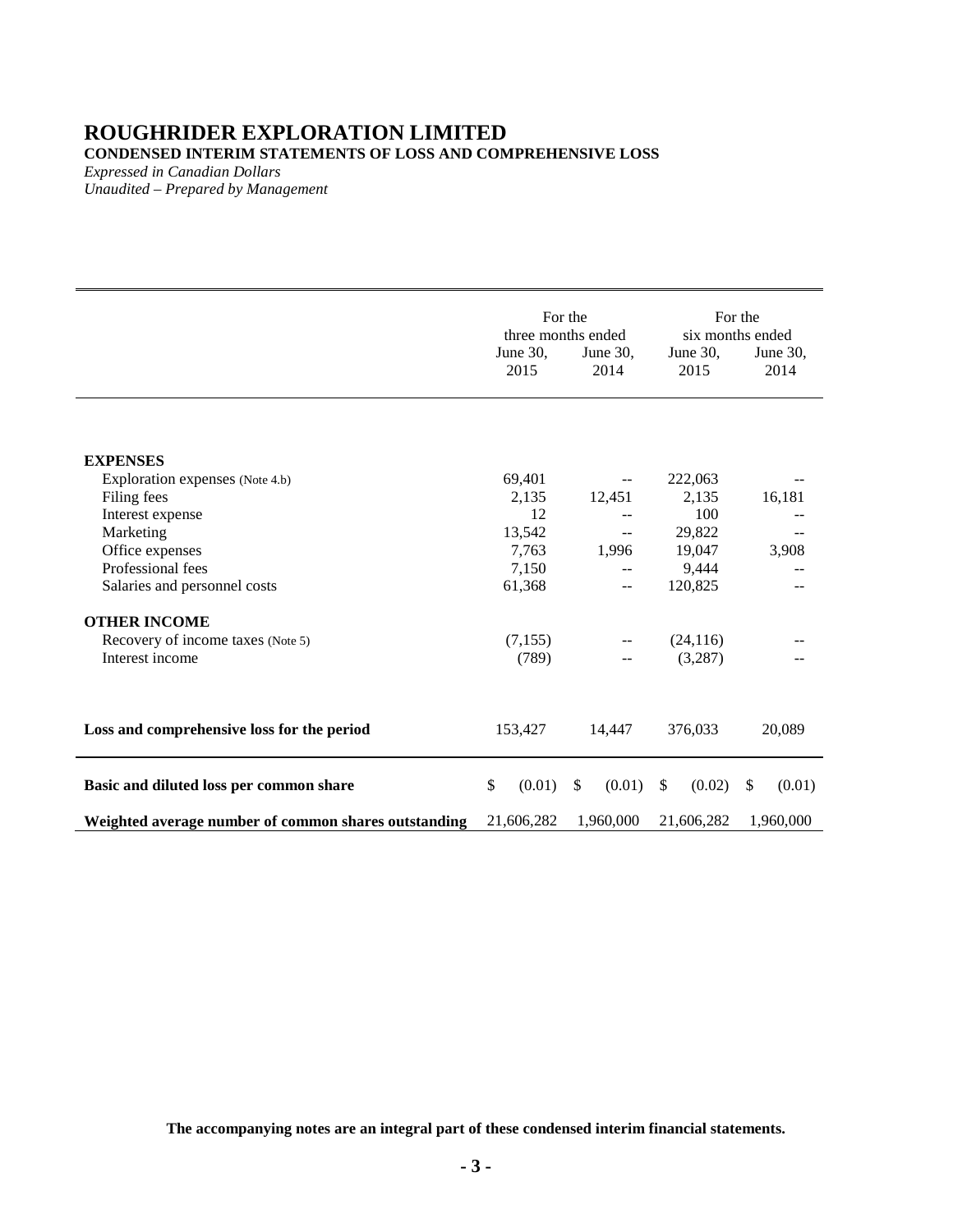### **ROUGHRIDER EXPLORATION LIMITED CONDENSED INTERIM STATEMENT OF CHANGES IN SHAREHOLDERS' EQUITY**

*Expressed in Canadian Dollars*

*Unaudited – Prepared by Management*

|                                                             |                            | <b>Capital Stock</b> |                                           |                             |                           |
|-------------------------------------------------------------|----------------------------|----------------------|-------------------------------------------|-----------------------------|---------------------------|
|                                                             | Number of<br><b>Shares</b> | Amount               | Other<br><b>Equity</b><br><b>Reserves</b> | <b>Deficit</b>              | Total<br><b>Equity</b>    |
| Balance, December 31, 2013                                  | 5,200,000                  | 290,375<br>\$        | 6,000<br>\$                               | \$<br>(59,605)              | \$<br>236,770             |
| Loss for the six month period                               |                            |                      |                                           | (20,089)                    | (20,089)                  |
| <b>Balance, June 30, 2014</b>                               | 5,200,000                  | 290,375<br>\$        | 6,000<br>\$                               | \$<br>(79, 694)             | 216,681<br>\$             |
| Balance, December 31, 2014<br>Loss for the six month period | 21,606,282                 | \$3,496,652          | \$451,212                                 | \$(2,086,064)<br>(376, 033) | \$1,861,800<br>(376, 033) |
| <b>Balance, June 30, 2015</b>                               | 21,606,282                 | \$3,496,652          | \$451,212                                 | \$(2,462,097)               | \$1,485,767               |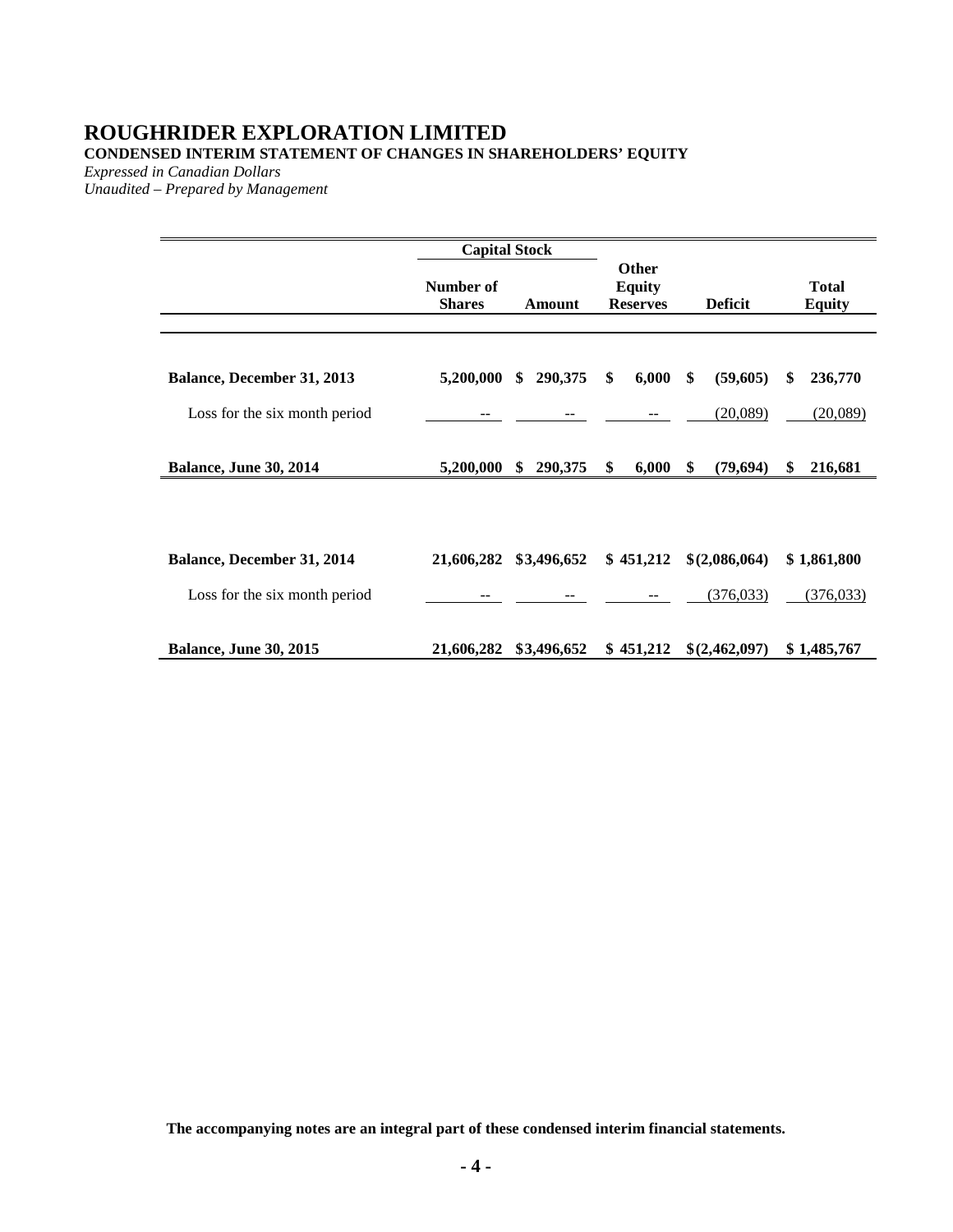**CONDENSED INTERIM STATEMENTS OF CASH FLOWS**

*Expressed in Canadian Dollars*

*Unaudited – Prepared by Management*

|                                                     |                  | For the<br>three months ended |    | For the<br>six months ended |                  |    |                  |
|-----------------------------------------------------|------------------|-------------------------------|----|-----------------------------|------------------|----|------------------|
|                                                     | June 30,<br>2015 |                               |    | June 30,<br>2014            | June 30,<br>2015 |    | June 30,<br>2014 |
| <b>OPERATING ACTIVITIES</b>                         |                  |                               |    |                             |                  |    |                  |
| Loss for the period                                 | \$(153, 427)     |                               |    | (14, 447)                   | $$$ $(376,033)$  | \$ | (20,089)         |
| Items not affecting cash:                           |                  |                               |    |                             |                  |    |                  |
| Recovery of income taxes                            |                  | (7, 155)                      |    |                             | (24, 116)        |    |                  |
| Changes in non-cash working capital items:          |                  |                               |    |                             |                  |    |                  |
| Decrease (increase) in receivables                  |                  | 59,655                        |    | (946)                       | 30,255           |    | (1,294)          |
| Decrease (increase) in prepaid expenses             |                  | 22,857                        |    | 1,567                       | (2,573)          |    | (4,315)          |
| Increase (decrease) in                              |                  |                               |    |                             |                  |    |                  |
| accounts payable and accrued liabilities            |                  | (6,144)                       |    | 47,312                      | (64, 828)        |    | 48,994           |
| Net cash provided by/(used in) operating activities |                  | (84,214)                      |    | 33,486                      | (437, 295)       |    | 23,296           |
| <b>INVESTING ACTIVITIES</b>                         |                  |                               |    |                             |                  |    |                  |
| Refund of security deposit                          |                  |                               |    | $-$                         | 2,000            |    |                  |
| Net cash provided by investing activities           |                  |                               |    |                             | 2,000            |    |                  |
| <b>FINANCING ACTIVITIES</b>                         |                  |                               |    |                             |                  |    |                  |
| Repayment of loans                                  |                  |                               |    |                             | (1,000)          |    |                  |
| Net cash used in financing activities               |                  |                               |    | $\equiv$                    | (1,000)          |    |                  |
| Increase / (decrease) in cash for the period        |                  | (85,214)                      |    | 33,486                      | (436,295)        |    | 23,296           |
| Cash, beginning of period                           | 948,120          |                               |    | 231,067                     | 1,300,201        |    | 241,257          |
| Cash, end of period                                 | \$863,906        |                               |    | \$264,553                   | \$863,906        |    | \$264,553        |
|                                                     |                  |                               |    |                             |                  |    |                  |
| Cash consists of:<br>Cash                           | \$               | 63,906                        |    | \$264,553                   | \$<br>63,906     |    | \$264,553        |
| Cashable guaranteed investment certificate          |                  |                               |    |                             |                  |    |                  |
| issued by a Canadian bank                           |                  | 800,000                       |    |                             | 800,000          |    |                  |
|                                                     |                  |                               |    |                             |                  |    |                  |
| Cash paid during the period for interest            | \$               | 12                            | \$ |                             | \$<br>100        | \$ |                  |
| Cash paid during the period for income taxes        | \$               |                               | \$ |                             | \$               | \$ |                  |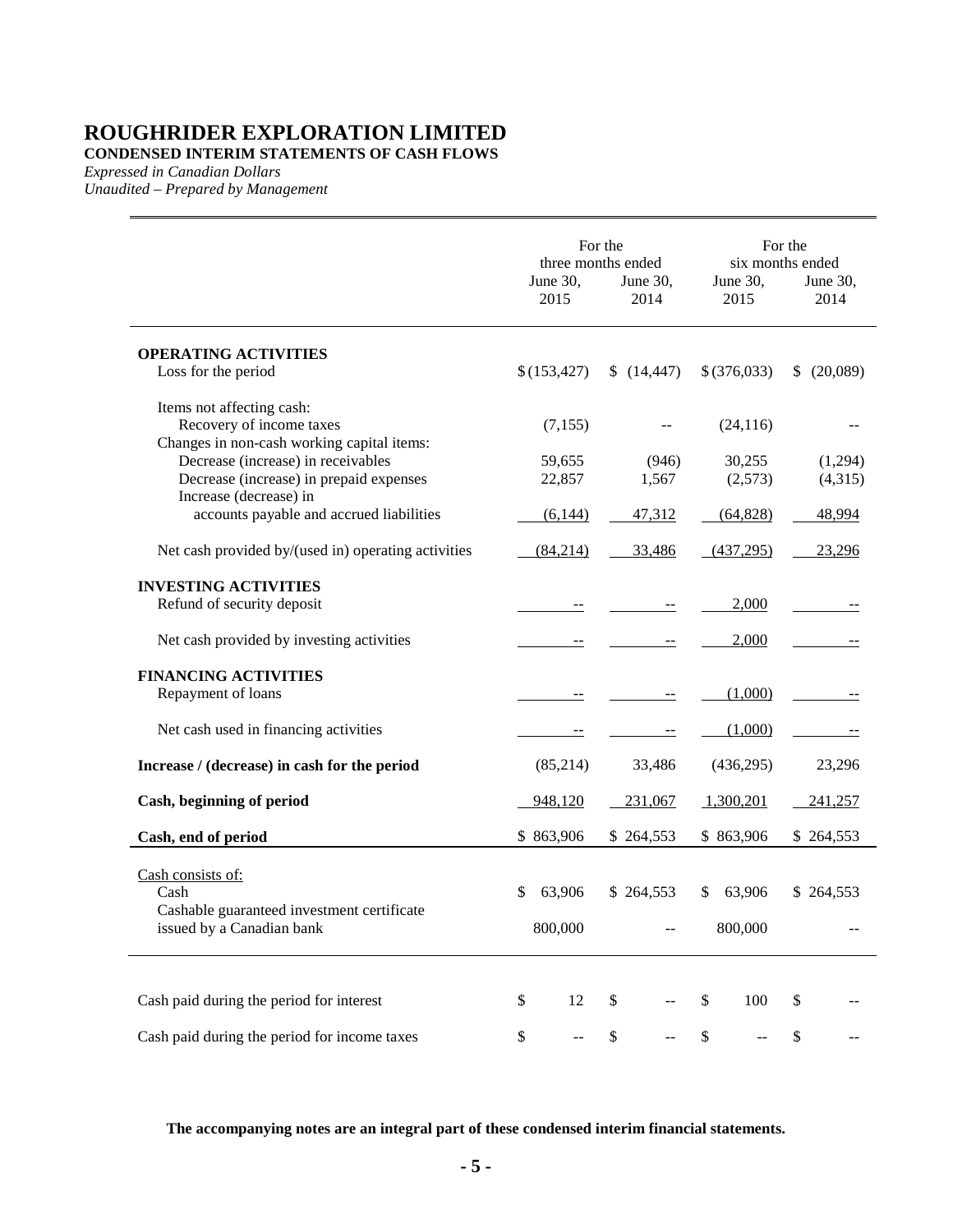NOTES TO THE CONDENSED INTERIM FINANCIAL STATEMENTS For the six months ended June 30, 2015 *Expressed in Canadian Dollars Unaudited – Prepared by Management*

#### **1. NATURE AND CONTINUANCE OF OPERATIONS**

Roughrider Exploration Limited (formerly Westham Resources Corp.) ("Roughrider" or the "Company") was incorporated on December 7, 2011 under the *British Columbia Business Corporations Act*. Until July 16, 2014, Roughrider was a Capital Pool Company as defined in the TSX Venture Exchange ("TSX-V") Policy 2.4. During that period of time, the Company's sole business was the identification and evaluation of assets or businesses with a view to completing a Qualifying Transaction (also defined in TSX-V Policy 2.4). The Company completed its Qualifying Transaction on July 16, 2014 (Note [4.a\)](#page-7-0). On completion of the Qualifying Transaction, the Company was listed on the TSX Venture Exchange as a Tier 2 Mining Issuer and changed its name from Westham Resources Corp. to Roughrider Exploration Limited. The principal business of the Company is now the exploration of the Genesis property, a uranium project located to the northeast of the Athabasca Basin in Saskatchewan.

The address of the Company's head office is Suite 580 – 625 Howe Street, Vancouver, British Columbia, Canada V6C 2T6. The address of the Company's registered office is #2500 - 700 W Georgia St., Vancouver, British Columbia, Canada, V7Y 1B3.

These condensed interim financial statements have been prepared in accordance with International Financial Reporting Standards ("IFRS") with the assumption that the Company will be able to realize its assets and discharge its liabilities in the normal course of business rather than through a process of forced liquidation. The condensed interim financial statements do not include adjustments to amounts and classifications of assets and liabilities that might be necessary should the Company be unable to continue operations.

The Company has no source of revenue, has an accumulated deficit of \$2,462,097 at June 30, 2015, and expects to incur further losses in order to explore the Genesis property. These factors may cast significant doubt upon the Company's ability to continue as a going concern and, therefore suggest that the Company may be unable to realize its assets and discharge its liabilities in the normal course of business.

The Company's continuing operations are dependent upon its ability to obtain sufficient financing to explore the Genesis property, and upon the successful exploration and development or sale of the Company's exploration projects. Although the Company has been successful in obtaining financing to begin this process, there is no assurance that it will be able to obtain adequate financing in the future, or that such financing will be on terms that are advantageous to the Company.

#### **2. BASIS OF PREPARATION**

These condensed interim financial statements, including comparatives, have been prepared using accounting policies consistent with IFRS applicable to the preparation of interim financial statements as issued by the International Accounting Standards Board, including International Accounting Standard ("IAS") 34 Interim Financial Reporting, and are consistent with interpretations by the International Financial Reporting Interpretations Committee ("IFRIC") which were effective as of August 24, 2015, the date the Board of Directors authorized these financial statements for issuance.

The preparation of these condensed interim financial statements required management to make certain estimates, judgments and assumptions that affect the reported amounts of assets and liabilities at the date of the condensed interim financial statements. Actual results could differ from these estimates. Critical estimates and judgments are discussed more fully in the Company's audited financial statements for the period ended December 31, 2014.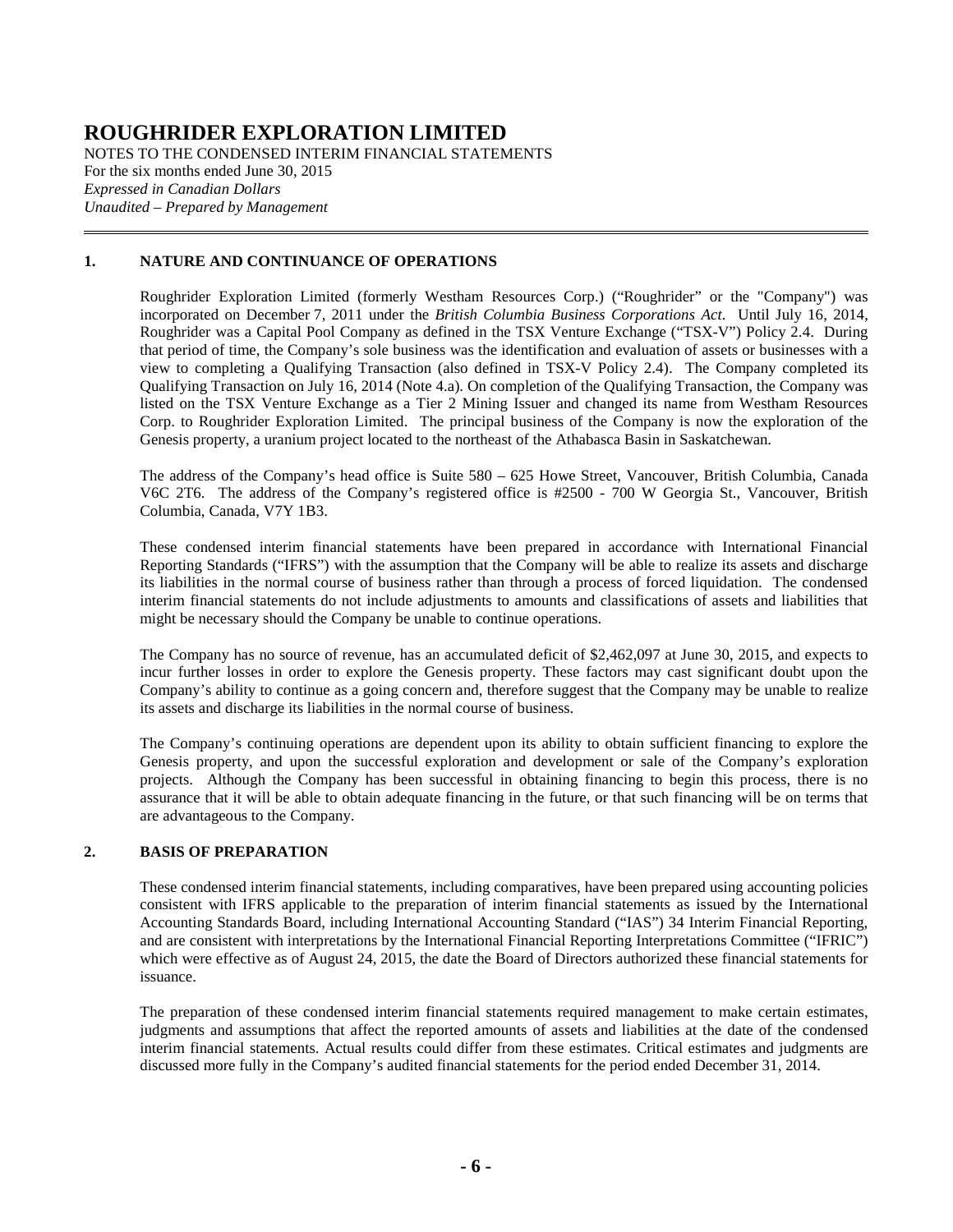NOTES TO THE CONDENSED INTERIM FINANCIAL STATEMENTS For the six months ended June 30, 2015 *Expressed in Canadian Dollars Unaudited – Prepared by Management*

#### **3. SIGNIFICANT ACCOUNTING POLICIES**

#### **a. Basis of presentation**

These condensed interim financial statements are expressed in Canadian dollars, the Company's functional and presentation currency, the currency of the primary economic environment in which it operates. These condensed interim financial statements have been prepared on a historical cost basis, except for financial instruments classified as *financial instruments at fair value through profit and loss*, which are stated at their fair value. In addition, these condensed interim financial statements have been prepared using the accrual basis of accounting except for cash flow information.

Accounting policies used in the preparation of these financial statements are consistent with those described in the Company's audited annual financial statements for the period ended December 31, 2014, except for the following amendments that reflect changes to IFRS:

- *IFRS 3, Business Combinations* amendment clarifies the scope exception for joint arrangements.
- *IFRS 8, Operating Segments* amendment to require disclosure of judgements made by management in aggregating segments, and a reconciliation of segment assets to the entity's assets when segment assets are reported.
- *IAS 24, Related Party Transactions* amendment to revise the definition of "related party" to include an entity that provides key management personnel services to the reporting entity or its parent, and to clarify the related disclosure requirements.

Adoption of the above amended accounting standards has had no material impact on the quarterly financial statements.

#### **Upcoming Changes in Accounting Standards**

- *IAS 1, Presentation of Financial Statements* amendment to clarify guidance on materiality and aggregation, the presentation of subtotals, the structure of financial statements, and the disclosure of accounting policies. These amendments will be effective for the Company's year ended December 31, 2016.
- *IFRS 7, Financial Instruments: Disclosures* amendment requires additional disclosures on transition from IAS 39 and IFRS 9, and will be effective for the Company's year ended December 31, 2018.
- *IFRS 9, Financial Instruments* introduces the new requirements for the classification, measurement and de-recognition of financial assets and financial liabilities. Specifically, *IFRS 9* requires all recognized financial assets that are within the scope of *IAS 39 Financial Instruments: Recognition and Measurement* to be subsequently measured at amortized cost or fair value. The amendment also introduces a third measurement category for financial assets: fair value through other comprehensive income, and includes a single, forward-looking 'expected loss' impairment model. These amendments will be effective for the Company's year ended December 31, 2018.

The Company is in the process of assessing the impact of the upcoming changes in accounting standards.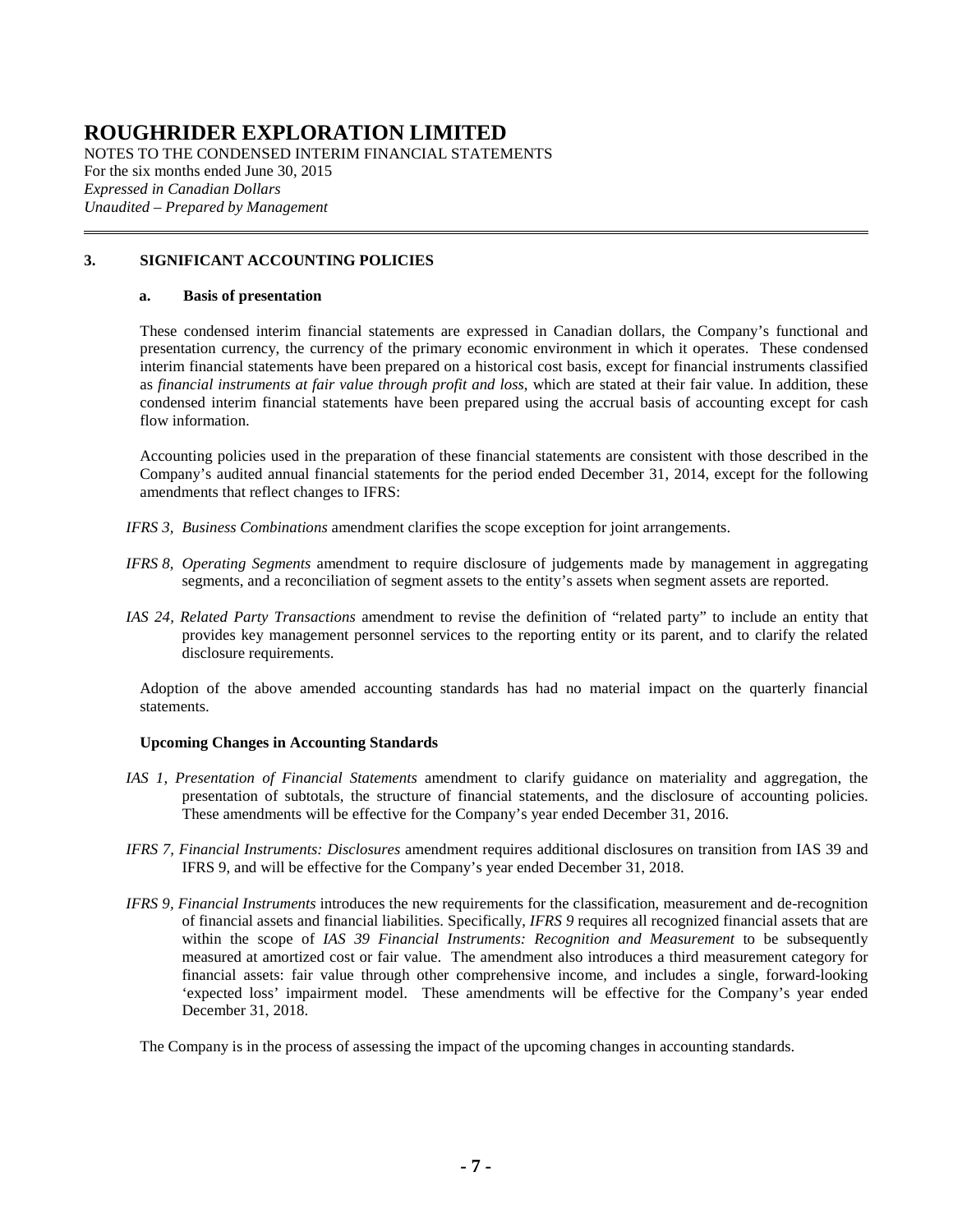NOTES TO THE CONDENSED INTERIM FINANCIAL STATEMENTS For the six months ended June 30, 2015 *Expressed in Canadian Dollars Unaudited – Prepared by Management*

#### <span id="page-7-1"></span><span id="page-7-0"></span>**4. EXPLORATION PROPERTY**

#### **a. Acquisition costs**

|                                     | Genesis<br>property | Other Canadian<br>properties | Total     |
|-------------------------------------|---------------------|------------------------------|-----------|
| Balance, December 31, 2013          | $- -$               | $- -$                        | $- -$     |
| Cash payment                        | 125,000             |                              | 125,000   |
| Share payments                      | 454,362             |                              | 454,362   |
| Staking costs                       | 29.531              | 11.489                       | 41,020    |
| December 31, 2014 and June 30, 2015 | \$608,893           | \$11,489                     | \$620,382 |

#### **Genesis property**

On July 16, 2014, the Company closed its Qualifying Transaction with Kivalliq, a British Columbia company listed on the TSX Venture Exchange (TSXV: KIV). Roughrider and Kivalliq have entered into an option agreement under which Roughrider may earn up to an 85% interest in Kivalliq's "Genesis" uranium project (the "Genesis property").

In order to earn the full 85% interest in the Genesis property the Company must complete \$5,000,000 in exploration expenditures, make \$1,000,000 in cash payments and issue to Kivalliq 3,939,656 common shares over a period of four years. In connection with the closing of the Qualifying Transaction, the Company made an initial cash payment of \$125,000 to Kivalliq and issued 1,969,828 common shares to Kivalliq.

The execution of the option agreement and the advance of initial consideration to Kivalliq thereunder served as the Company's Qualifying Transaction under the policies of the TSX Venture Exchange. As a result, on completion of the Qualifying Transaction, the Company was listed on the TSX Venture Exchange as a Tier 2 Mining Issuer and changed its name from Westham Resources Corp. to Roughrider Exploration Limited.

Under the terms of the option agreement, the Company may earn an initial 50% interest by making cash payments, incurring expenditures, and issuing shares as follows:

|                                        | Payments         | Expenditures       | Common shares     |
|----------------------------------------|------------------|--------------------|-------------------|
| On the effective date of the agreement | $$125,000^{(1)}$ | N/A                | $1,969,828^{(1)}$ |
| On or before December 31, 2014         | N/A              | $$1,000,000^{(1)}$ | N/A               |
| On or before August 31, 2016           | \$175,000        | $$1,500,000^{(2)}$ | 1.969.828         |

 $<sup>(1)</sup>$ - this amount has been paid, this expenditure incurred, or these shares issued as of June 30, 2015</sup>

 $^{(2)}$ - \$530,909 of this expenditure has been incurred as of June 30, 2015

The Company may acquire a further 35% interest (for an aggregate 85% interest) by making cash payments, incurring expenditures, and issuing shares as follows:

|                              | Payments  | Expenditures | Common shares |
|------------------------------|-----------|--------------|---------------|
| On or before August 31, 2017 | \$250,000 | N/A          | N/A           |
| On or before August 31, 2018 | \$450,000 | \$2,500,000  | N/A           |

In October 2014, Roughrider acquired a series of properties near the Genesis property to the northeast, through a combination of purchase, property exchange, and staking. These additional properties have been incorporated into the Genesis property.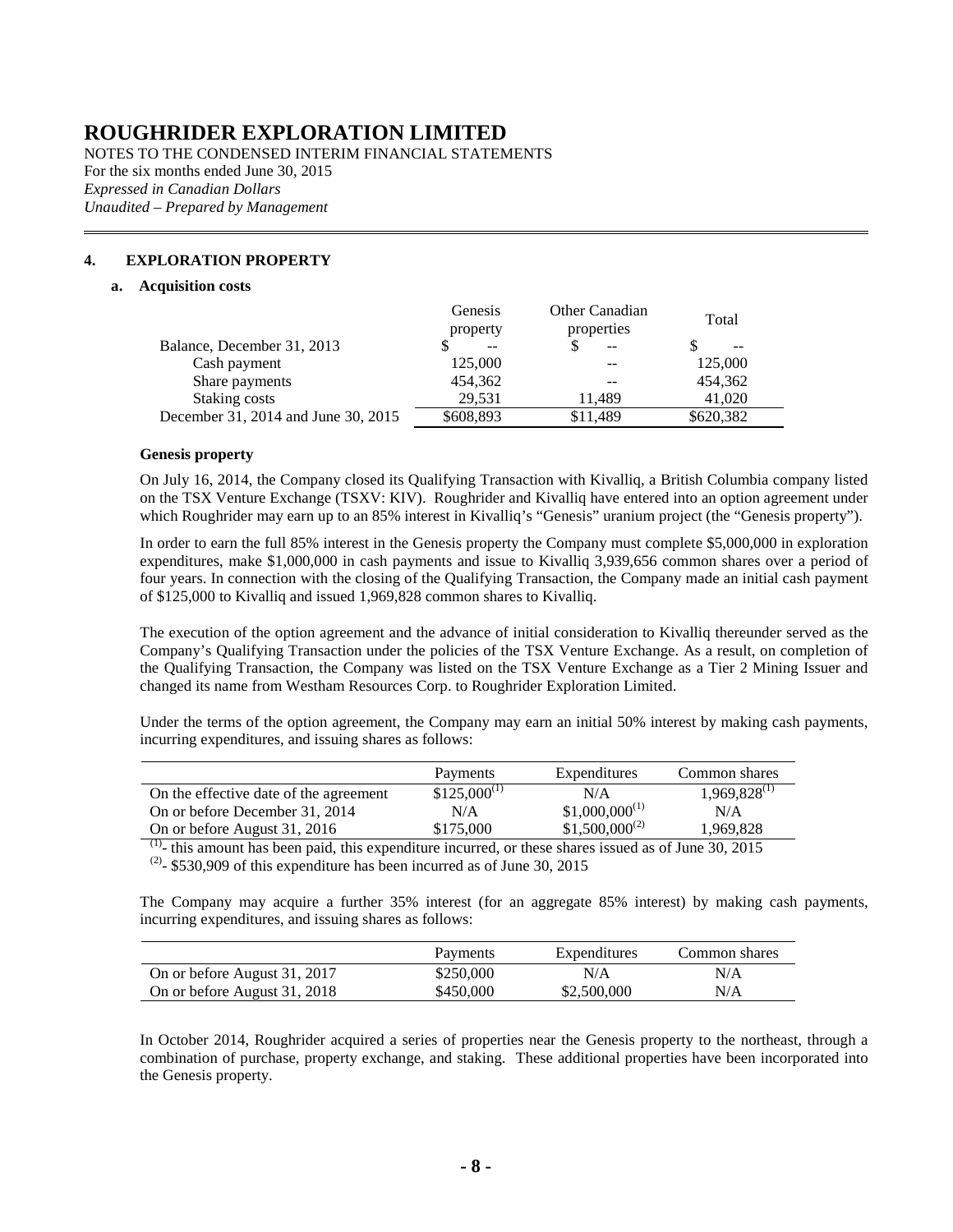NOTES TO THE CONDENSED INTERIM FINANCIAL STATEMENTS For the six months ended June 30, 2015 *Expressed in Canadian Dollars Unaudited – Prepared by Management*

#### **[4.](#page-7-1) EXPLORATION PROPERTY (CONTINUED)**

#### **Other Canadian properties**

Roughrider has added select properties to the portfolio of uranium assets, while maintaining the overall focus on the Genesis Property. These other Canadian properties are outside the Genesis joint venture, and are 100% owned by Roughrider.

#### <span id="page-8-1"></span>**b. Exploration expenses**

No exploration costs were incurred prior to completion of the Qualifying Transaction on July 16, 2014.

|                                     | Genesis property |         |
|-------------------------------------|------------------|---------|
| Assays                              | \$               | 24,395  |
| Communications                      |                  | 248     |
| Conferences                         |                  | 197     |
| Fuel                                |                  | 7,449   |
| Geophysical survey (ground)         |                  | 31,946  |
| Helicopter                          |                  | 49,924  |
| Materials                           |                  | 6,183   |
| Meals and accommodation             |                  | 13,282  |
| Personnel time                      |                  | 75,875  |
| Shipping                            |                  | 4,042   |
| Staking                             |                  | 784     |
| Travel                              |                  | 7,738   |
| Total exploration costs for         |                  |         |
| the six months ended June 30, 2015: | \$               | 222,063 |

#### <span id="page-8-0"></span>**5. FLOW THROUGH PREMIUM LIABILITY**

On December 31, 2014, the Company completed a flow-through private placement of 1,668,000 flow-through shares at a price of \$0.18 per share for gross proceeds of \$300,240. A \$33,360 flow-through share premium liability was recorded pursuant to this financing.

Upon incurring qualifying expenditures of \$222,063 in the period ended June 30, 2015, the flow-through share premium liability was partially extinguished, and a recovery of this liability was recorded in the Statements of Loss and Comprehensive Loss, in the amount of \$24,116.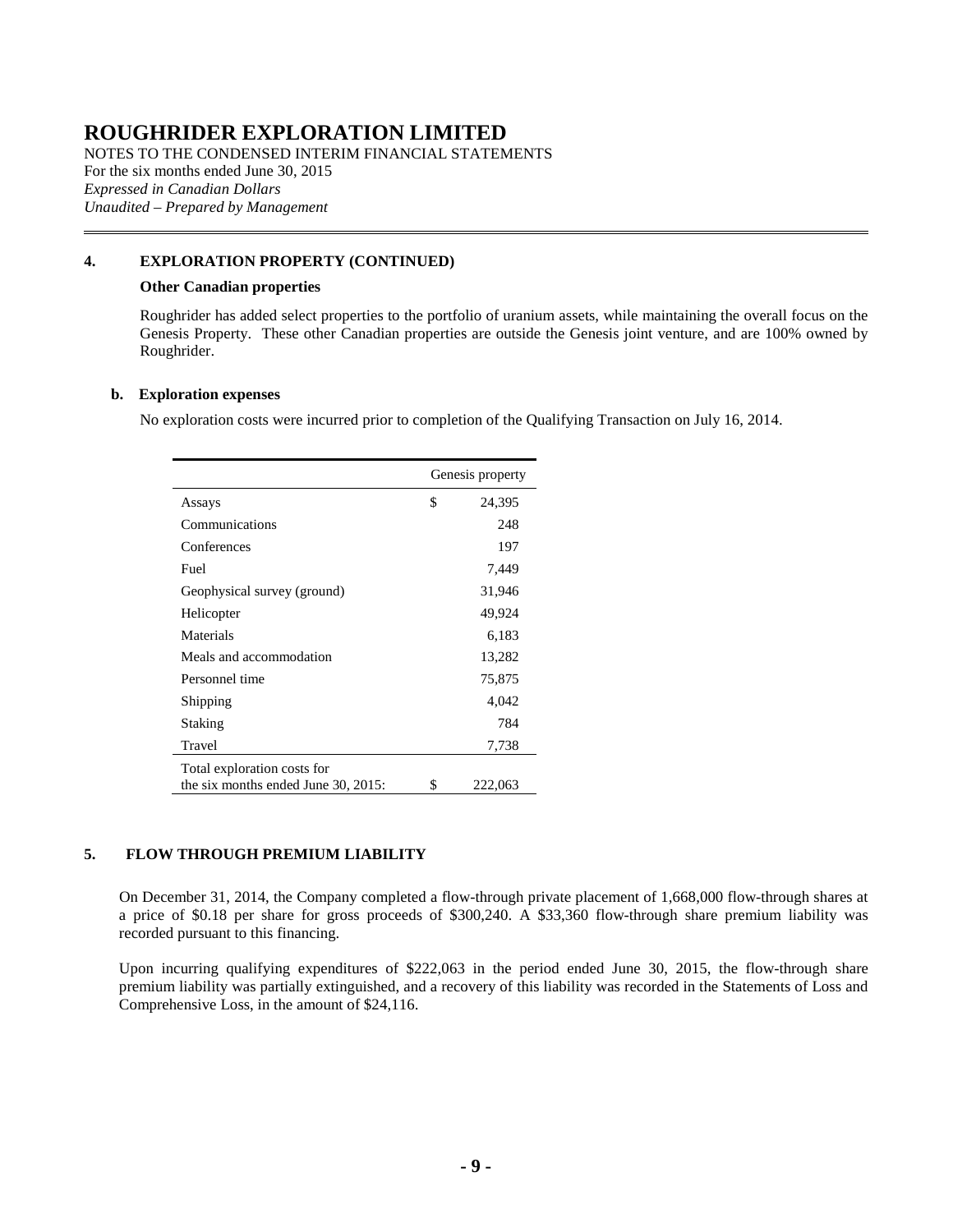NOTES TO THE CONDENSED INTERIM FINANCIAL STATEMENTS For the six months ended June 30, 2015 *Expressed in Canadian Dollars Unaudited – Prepared by Management*

#### <span id="page-9-0"></span>**6. CAPITAL STOCK**

#### **Authorized:**

Unlimited common shares with no par value and unlimited preferred shares with no par value.

#### **Issuances**

During the six month period ended June 30, 2015, the Company had no capital stock transactions.

#### **Escrowed shares**

As at June 30, 2015, the Company has  $2,430,000$  shares held in escrow  $(2014 - 3,240,000)$ . Under the escrow agreement, 10% (324,000 shares) of the originally escrowed common shares were released from escrow on the issuance of the Final Exchange Bulletin following completion of the Qualifying Transaction (Note [4.a\)](#page-7-0) and additional tranches of 15% (486,000 shares) were released on January 16, 2015 and subsequent to the period end, on July 16, 2015. Further tranches of 15% will be released on January 16, 2016; July 16, 2016; January 16, 2017; and July 16, 2017.

#### **Stock options**

The Company has established a share purchase option plan whereby the Board of Directors may grant options to directors, officers, employees or consultants. The goal of this plan is to more closely align the interests of optionholders with the interests of shareholders.

The Company has been authorized by its shareholders to grant stock options numbering up to ten percent (10%) of the number of common shares issued and outstanding. Under the plan, the exercise price of each option shall be determined by the directors but will in no event be less than the discount market price for the common shares. Stock options granted are subject to a maximum term of 10 years and vest at the discretion of the Board of Directors. Options granted to consultants performing investor relations activities shall vest over a minimum of 12 months with no more than one quarter of such options vesting in any 3 month period.

Details of stock option activity are as follows:

|                                 | Number of | Weighted         |
|---------------------------------|-----------|------------------|
|                                 | options   | average exercise |
|                                 |           | price            |
| Outstanding, December 31, 2013  | Nil       | Nil              |
| Granted                         | 1,950,000 | \$0.22           |
| Outstanding, December 31, 2014, |           |                  |
| and June 30, 2015               | 1,950,000 | \$0.22           |

No options were issued in the current period. The following table summarizes information about stock options outstanding and exercisable to directors, officers, employees and consultants as at June 30, 2015:

| Grant date   | Expiry date  | Exercise<br>price | Number of options<br>outstanding and<br>exercisable | Remaining<br>contractual life |
|--------------|--------------|-------------------|-----------------------------------------------------|-------------------------------|
| Aug. 7, 2014 | Aug. 7, 2019 | \$0.22            | 1,950,000                                           | 4.13 years                    |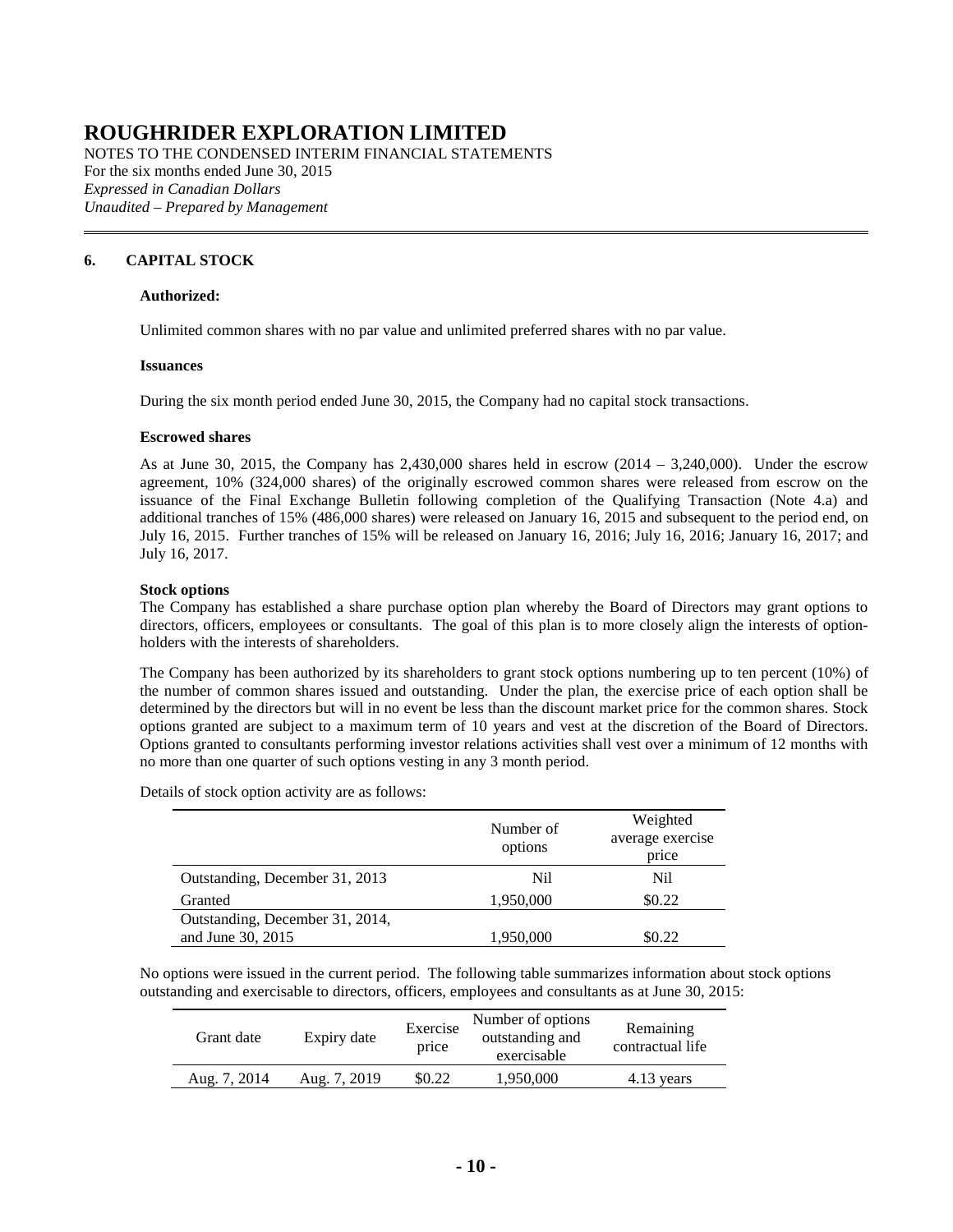NOTES TO THE CONDENSED INTERIM FINANCIAL STATEMENTS For the six months ended June 30, 2015 *Expressed in Canadian Dollars Unaudited – Prepared by Management*

### **[6.](#page-9-0) CAPITAL STOCK (CONTINUED)**

The fair value of stock options issued was calculated using the Black-Scholes Option Pricing Model, based on the following assumptions:

|                                 | Aug 7, 2014 |
|---------------------------------|-------------|
| Average risk-free interest rate | 1.43%       |
| Expected dividend yield         | $0.00\%$    |
| Expected stock price volatility | 144.6%      |
| Expected life                   | 5.0 years   |
| Value per option                | \$0.1975    |

#### **Warrants**

Details of warrant activity are as follows:

|                                                     | Number of<br>warrants | Weighted<br>average<br>exercise price |
|-----------------------------------------------------|-----------------------|---------------------------------------|
| As at December 31, 2013                             | 140,000               | \$0.10                                |
| Exercised                                           | (140,000)             | \$0.10                                |
| Issued                                              | 6,867,646             | \$0.34                                |
| Outstanding, December 31, 2014<br>and June 30, 2015 | 6,867,646             | \$0.34                                |

There was no stock purchase warrant activity in the periods ended June 30, 2014 or 2015.

As at June 30, 2015, the outstanding stock purchase warrants were as follows:

| Expiry date   | Exercise price | Number of warrants | Remaining<br>life (years) |
|---------------|----------------|--------------------|---------------------------|
| June 30, 2016 | \$0.18         | $133,440^{(2)}$    | 1.00                      |
| July 16, 2016 | \$0.22         | $469,980^{(2)}$    | 1.05                      |
| July 16, 2017 | \$0.35         | 6.264.226          | 2.05                      |

(2)finder's warrants

The fair values of the finder's warrants issued were calculated using the Black-Scholes Option Pricing Model, based on the following weighted average assumptions:

|                                 | Jun 30, 2015 | Dec 31, 2014 |
|---------------------------------|--------------|--------------|
| Exercise price                  |              | \$0.21       |
| Average risk-free interest rate |              | 1.05%        |
| Expected dividend yield         |              | $0.00\%$     |
| Expected stock price volatility |              | 112.81%      |
| Expected life                   |              | vears        |